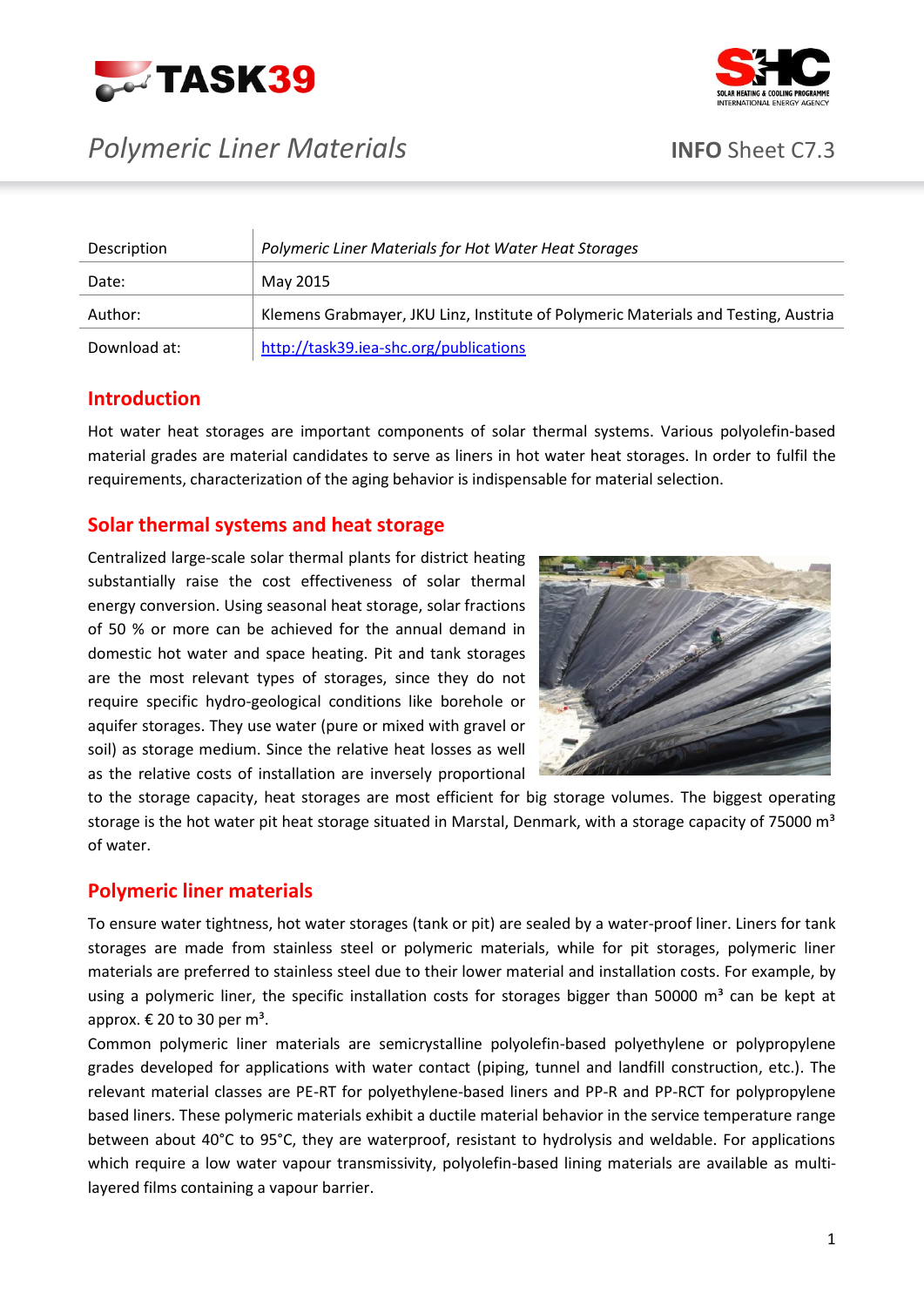





Polyethylene of raised temperature resistance (PE-RT) comprises a material class of medium and high density polyethylenes (PE-MD, PE-HD) that due to their special morphological composition are particularly suitable for applications with hot water contact. Based on the controlled incorporation of octene and hexene comonomers into the growing polyethylene chain during polymerisation, the probability of the formation of tie molecules which are single molecules incorporated into different crystal lamellae, is enhanced. Tie molecules are known to improve material toughness and the resistance to environmental stress cracking as well as the long-term creep properties, the latter of which are particularly relevant for hot water applications.

PP-R (polypropylene-random) and PP-RCT (polypropylene-random with enhanced crystalline structure and improved temperature resistance) are random copolymers of polypropylene and ethylene. For hot water applications, the total amount of ethylene typically does not exceed 5 m%. Similarly to PE-RT type materials, the incorporation of ethylene into the polypropylene molecule enhances tie molecule formation. By increasing the tie molecule fraction, the molecular network in the amorphous PP phase is tightened improving impact toughness and long term creep resistance of PP-R materials. PP-RCT materials are similar to PP-R materials. Due to the introduction of a defined semicrystalline morphology by a special nucleation technique, these materials exhibit even better toughness and creep properties than common PP-R types.

### **Development of polymeric liner materials**

The objective of work package 05 within the cooperative research project *SolPol-2* [\(www.solpol.at\)](http://www.solpol.at/) was the development of polyolefin-based liner materials for hot water heat storages. For this purpose, more than 10 different polyolefin-based matrix systems were prepared. The compounds were screened regarding the basic requirements for lining applications such as weldability and a sufficiently low modulus around 600 MPa at room temperature providing a certain degree of flexibility during installation. 6 compounds were selected to serve as matrix systems for further investigations.

Prior to aging testing, selected compounds were further modified with additional amounts of various types of stabilizers (sterically hindered phenols, thiosynergists, hindered and aromatic amines) in order to improve the performance of the



commercial base stabilization contained within the materials. In total, more than 20 different formulations of polyolefin-based model compounds were characterized as to their aging behavior on specimen level. Specimens were exposed in hot air or water at temperatures between 95°C and 135°C. Aging characterization was performed by Infrared Spectroscopy, Differential Scanning Calorimetry, High Performance Liquid Chromatography and tensile testing. The results revealed significant differences in the thermal stabilities of the formulations depending on the material type as well as the stabilizer system. Based on the results, the first geomembrane explicitly suitable for lining of hot water heat storages was brought to the market by AGRU Kunststofftechnik, Bad Hall, Austria, under the trademark *HTR PE Liner*  (HTR: high temperature resistant).